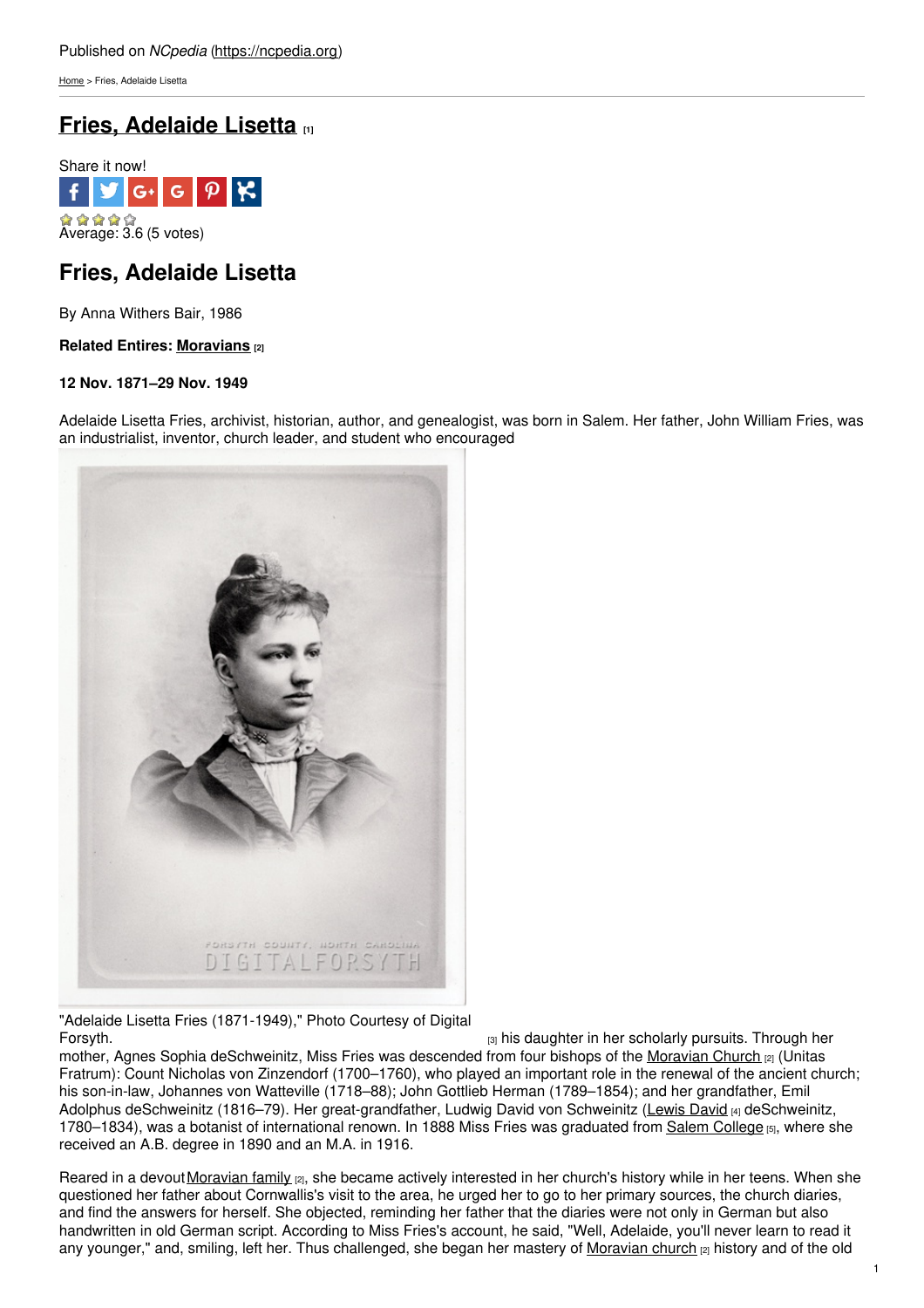German script in which it was, often carelessly, written.

In 1899 John W. Fries was a delegate from the southern province to the worldwide synod of the Moravian church held every ten years in Herrnhut, Germany, and he took his daughter Adelaide with him. It was an exhilarating experience for her to examine for herself the earliest records of her ancient church. She returned to Herrnhut in 1909 to spend a few weeks studying these old manuscripts in the Moravian archives and visiting friends with whom she corresponded for the rest of her life. Her father, who had first interested her in such scholarly work, remained her mentor and inspiration. The dedication of the *Records of the [Moravians](http://www.ncpublications.com/documentaries/moravians.htm)* [6] (1920) reads: "To my Father[,] my comrade in the silent places of historical research." From her mother she learned the art of fine sewing, which she greatly enjoyed as well as gardening, a lifelong hobby.

But her work with the church records claimed most of her time. One day when "a prominent citizen" of Salem suggested to her that it might be wise to find a room in which to keep the various old papers she was working with, she enthusiastically agreed and thus began, without any official authority, to gather and store the many old [Moravian](https://ncpedia.org/moravians) <sub>[2]</sub> manuscript records scattered throughout the province. It was due chiefly to Miss Fries's persistence in ferreting out these valuable papers and diaries that most of them have not been lost or destroyed. The single room gave way to a shedlike building, which provided more space but worried her constantly because of the fire hazard. At length in 1942 she happily supervised the moving of the archives into the present fireproof building on the corner of South Main and Bank streets, only a block from Home [Moravian](http://homemoravian.org/) Church [7] and Salem Square.

On 26 Sept. 1911 Miss Fries was officially appointed archivist of th[eMoravian](https://ncpedia.org/moravians) Church  $_{[2]}$ , [Southern](http://www.mcsp.org/) Province  $_{[8]}$ , a position she held for the rest of her life, almost forty years. As archivist she carried on a voluminous correspondence with people from many foreign countries as well as from all the states in this country. Whereas most of the letters contained questions regarding the records and history of the church, many writers asked help in tracing their family back to certain Moravian ancestors. "Memoirs" (brief biographies of Moravian church members read at their funeral services and then filed in the archives) together with the church diaries and other records proved a valuable source of information for Miss Fries in her role of genealogist. She enjoyed this work and became a member of the National [Genealogical](http://www.ngsgenealogy.org/) Society [9], the New England Genealogical Society, and the Institute of American Genealogy.

Her own memoir speaks of her passion for accuracy, her deep interest in her church and in history, and her abundant sense of humor. An entry in her personal diary notes: "There were four visitors at the archives today—two students engaged in research, one caller investigating a family tree, and a visitor who did not know when it was time to leave." Although a certain dignity and reserve might have discouraged some from seeking her help, those who did approach her were warmed by her friendliness and her sincere desire to aid in any project if it were possible for her to do so. She gave freely of her time to anyone asking it, whether it was a student doing research in the archives or someone requesting that she address a club group. Her friend Dr. Douglas L. Rights remarked that as a speaker she was "noted for her good sense, adaptability, felicity of expression, and inspiration, combined always with the voice of authority." She once admitted that she did not know how to say "No" to her church or her community.

Part of her popularity as a speaker and author resulted from her ability to make the past come alive for her audiences– whether composed of small children, with whom she had a fine rapport, or adults. Her success was no doubt due to the fact that she tried to put herself—and her audiences—back into the period, place, and thoughts of the people of whom she was speaking or writing. In a letter to a friend she wrote: "It has always seemed to me that one of the most difficult and most necessary things in historical work is to catch the point of view of the people who took part in any action. Their standpoint, and theirs alone, determines their relation to that action." This ability was certainly evident in *The Road to Salem* (1944), the longest and best known of the books of which she was sole author and for which she received the Mayflower Cup. Other books include *The Moravians in Georgia, 1737–1740* (1905), *Some [Moravian](https://www.worldcat.org/title/some-moravian-heroes/oclc/001446629) Heroes* (1936) [10], *[Distinctive](https://www.worldcat.org/title/distinctive-customs-and-practices-of-the-moravian-church/oclc/2791327) Customs and Practices of the Moravian Church* (1949 [11]), and, with J. Kenneth Pfohl,*The Moravian Church Yesterday and Today* (1926) [12]. Miss Fries was the author of a number of pamphlets [concerning](https://www.worldcat.org/title/moravian-church-yesterday-and-today/oclc/01445774) the history or customs of the Moravian Church and of North Carolina, and she contributed a number of articles to historical periodicals. She also was well known as an editor. An example is *[Forsyth,](https://archive.org/details/forsythcountyonm00frie) a County on the March*[13] , which received a silver cup as the best county history written in 1949. As an editor, her most important work was the [seven-volume](http://www.ncpublications.com/documentaries/moravians.htm) *The Records of the Moravians in North Carolina* (1922–47) [6]. Volume 8 was in process of completion at the time of her death. Miss Fries not only selected the material to be included, but also translated it from the handwritten old German script, a monumental task.

Her important contributions were officially recognized by the honorary degree of doctor of letters awarded her first in June 1932 by Moravian College, Bethlehem, Pa., "for excellence in the fields of history, literature, and genealogy"; in May 1945 by Wake Forest [College](https://ncpedia.org/wake-forest-university) [14]; and in June 1945 by The [University](https://ncpedia.org/university-north-carolina-chapel-hi) of North Carolina [15]. In Chapel Hill she proudly wore the cap and gown her father had used when he received the same degree nineteen years earlier.

She was an active member of many organizations. She was a charter member (1895) and on the board of directors of the [Wachovia](http://www.wachoviatract.org/) Historical Society [16]; she helped organize the North Carolina [Federation](http://www.gfwcnc.org/) of Women's Clubs<sup>[17]</sup> and served as president from 1913 to 1915. She was also president of the State Literary and Historical [Association](https://ncpedia.org/www.ncpedia.org/literary-and-historical-association) [18] (1923); a member of the board of the *North Carolina [Historical](https://ncpedia.org/north-carolina-historical-review) Review* [19](1928–49); president of the Historical Society of North Carolina (1947); and a member of the American [Association](http://www.aaslh.org/) for State and Local History [20], of the North [Carolina](http://www.ncfolkloresociety.org/) Folklore Society  $_{[21]}$ , and of the North Carolina Society for the Preservation of Antiquities. For many years she was president of the Women's Missionary Society of the Home [Moravian](http://homemoravian.org/) Church [7]. Her love for her alma mater kept her active in the Salem College Alumnae Association as president for many years and then as chairman of the scholarship committee.